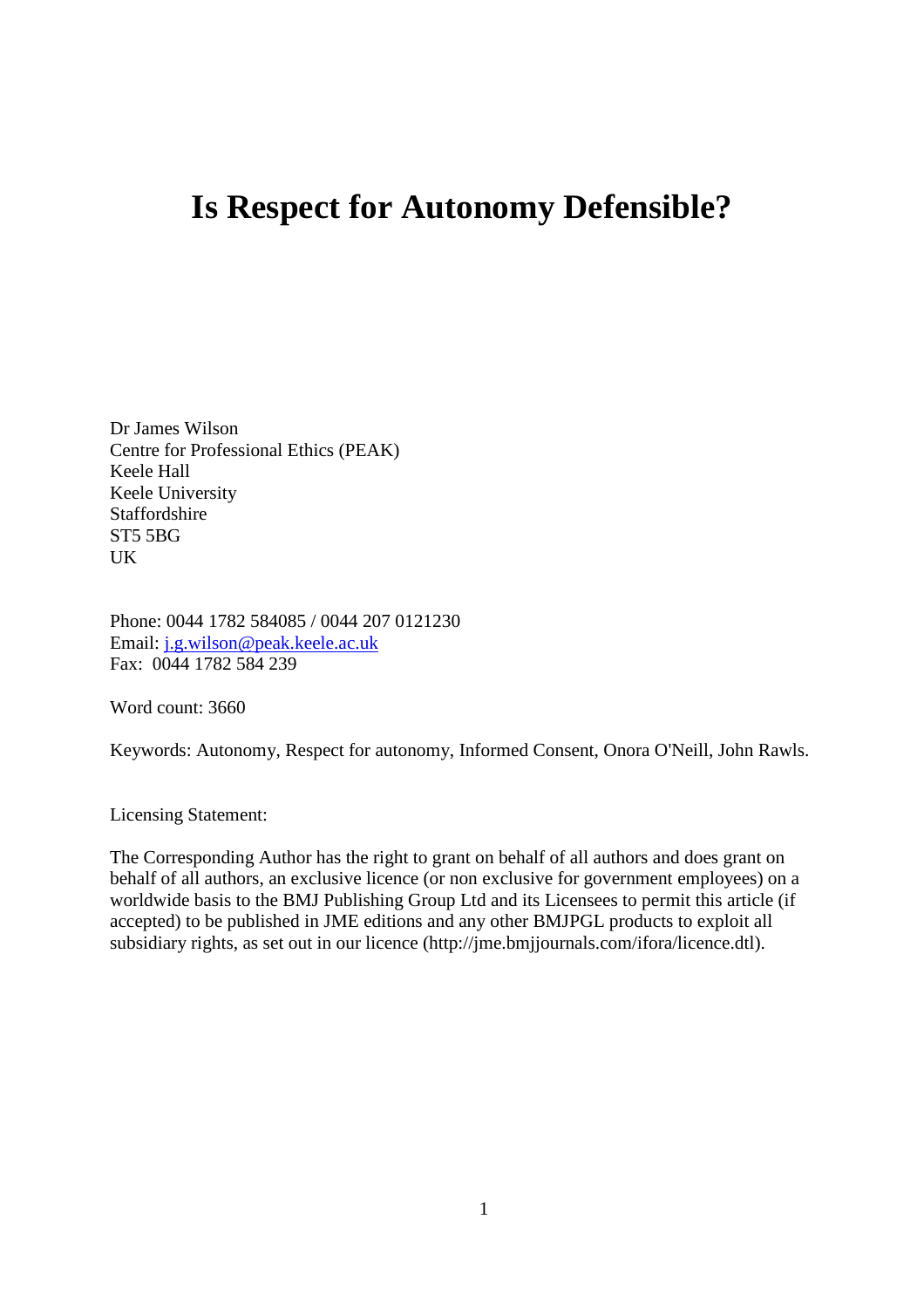## **Is Respect for Autonomy Defensible?**

#### **ABSTRACT**

This paper makes three main claims. First, I argue that Onora O'Neill has uncovered a serious problem in the way medical ethicists have thought about both respect for autonomy and informed consent. Medical ethicists have tended to think that autonomous choices are intrinsically worthy of respect, and that informed consent procedures are the best way to respect the autonomous choices of individuals. However, O'Neill convincingly argues that we should abandon both these thoughts.

Second, I argue that O'Neill's proposed solution to this problem is inadequate. O'Neill's approach requires us to adopt a more modest view of the purpose of informed consent procedures. On her view, the purpose of informed consent procedures is simply to avoid deception and coercion, and the ethical justification for informed consent derives from a different ethical principle, which she calls principled autonomy. I argue that contrary to what O'Neill claims, we cannot derive the wrongness of coercion from principled autonomy, and so its credentials as a justification for informed consent procedures is weak.

Third, I argue that we do better to rethink autonomy and informed consent in terms of respecting persons as ends in themselves, and a characteristically liberal commitment to allowing individuals to make certain categories of decisions for themselves.

#### **INTRODUCTION**

Respect for autonomy is in trouble. In recent work in this Journal<sup>1</sup> and elsewhere<sup>2</sup> Onora O'Neill has forcefully argued that respect for autonomy, as it has come to be used in medical ethics, is philosophically indefensible. If her arguments are sound then, contrary to the standard view, respect for autonomy cannot be the source of the ethical requirement to seek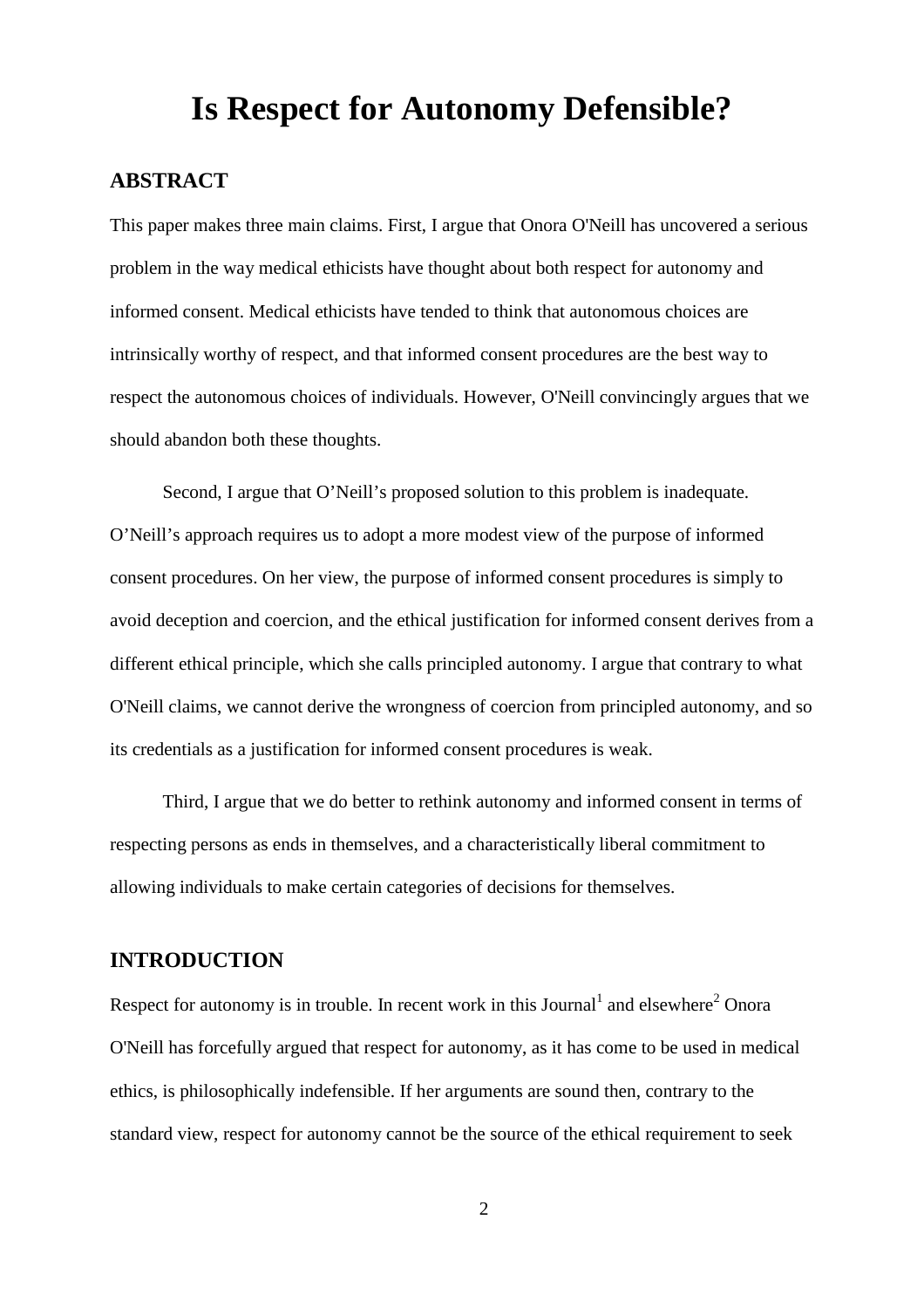informed consent before treating a patient or enrolling a participant in a trial. So her critique goes to the heart of contemporary medical ethics: if O'Neill is right, medical ethicists have systematically misunderstood two of the most fundamental concepts they deal with – respect for autonomy and informed consent.

This paper has four sections. Section 1 distinguishes between three different ways of talking about respect for autonomy, and looks in more detail at the one that has come to be central to bioethical writing on informed consent, namely the idea that we should respect autonomous choices. Section 2 argues, following O'Neill, that it is implausible to think that the purpose of informed consent requirements is to respect autonomous choices. Section 3 argues that O'Neill's proposed reworking of autonomy and informed consent is inadequate. O'Neill's approach requires us to adopt a more modest view of the purpose of informed consent procedures. On her view, the purpose of informed consent procedures is simply to avoid deception and coercion, and the ethical justification for informed consent derives from a different ethical principle, which she calls principled autonomy. I argue that contrary to what O'Neill claims, we cannot derive the wrongness of coercion from principled autonomy, and so its credentials as a justification for informed consent procedures is weak. Section 4 argues that we do better to rethink autonomy and informed consent in terms of respecting persons as ends in themselves, and a characteristically liberal commitment to allowing individuals to make certain categories of decisions for themselves.

#### **THREE CONCEPTIONS OF AUTONOMY**

There are at least three different things that "autonomy" is used to refer to when medical ethicists claim that we should respect a patient or a research participant's autonomy:

1. Autonomy sometimes refers to the *capacity to make autonomous choices*, with the underlying claim being that beings who are capable of making autonomous choices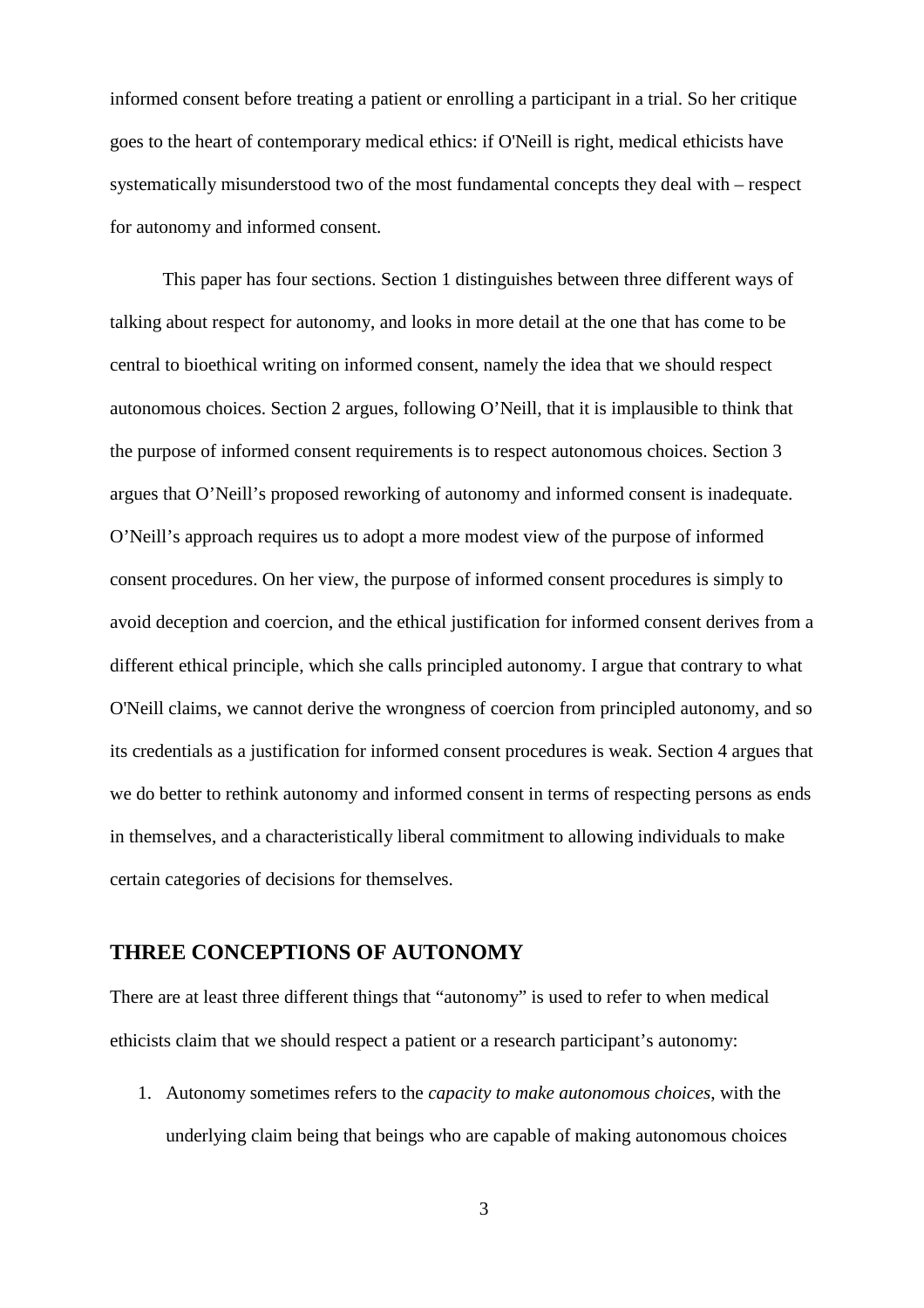are worthy of a respect that beings who lack this capacity are not.

- 2. Autonomy sometimes refers to *autonomous choices*, with the underlying claim being that autonomous choices are worthy of a respect that nonautonomous choices are not.
- 3. Autonomy sometimes refers to *a sphere of decisional privacy*, with the underlying claim being that we should respect autonomy by allowing persons to make certain sorts of choices for themselves without coercing or otherwise interfering with them.

While all three senses of respect for autonomy are to be found in the literature (and sometimes side-by-side in the same article), it is the second which has come to predominate, following influential expositions by Faden and Beauchamp<sup>3</sup> and by Beauchamp and Childress.<sup>4</sup> O'Neill's argument is directed against this second conception, which she refers to as "individual autonomy", and as we shall see shortly, makes a powerful case against taking it to be a fundamental value in medical ethics.

In general, respect is an attitude one adopts towards someone or something, which is characterised by the judgement that the respected thing or person places legitimate limits on what one may do with it, or to it. Something that is worthy of respect can be either intrinsically or extrinsically worthy of respect. When something is extrinsically worthy of respect, it is worthy of respect because of something else. For example, the pen that Lincoln used to sign the Emancipation Proclamation could plausibly count as extrinsically worthy of respect.<sup>5</sup> (We might think it wrong to destroy it, for instance, but the reason it would be wrong to do so is the role the pen played in history, not anything related to the particular structure or craftsmanship of the pen itself). Something that is intrinsically worthy of respect, on the other hand, is worthy of respect just in virtue of what it is. Many people think that human beings are worthy of respect just in virtue of being human.

The different accounts of respect for autonomy suggest different kinds of respect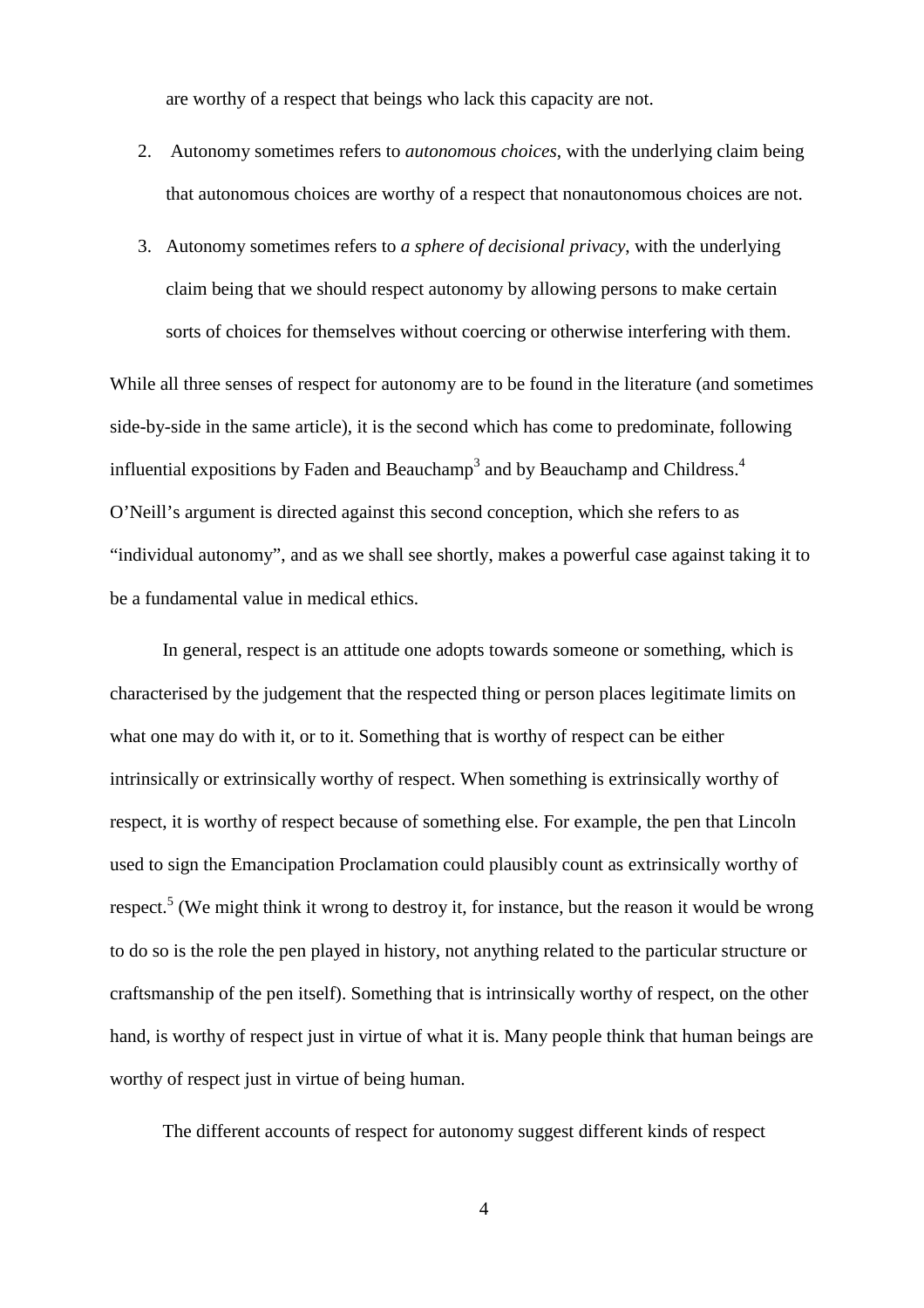claims. Sense 1 suggests that autonomy is a feature of persons that grounds a duty to treat them with respect: we should respect persons (at least in part) in virtue of their capacity for autonomy. On this view, autonomy is *intrinsically* worthy of respect: a being that is autonomous is worthy of respect just in virtue of being autonomous. This line of thinking has its roots in Kant's conception of persons as ends in themselves: "rational beings are called persons inasmuch as their nature already marks them out as ends in themselves, i.e. as something which is not to be used merely as means and hence there is imposed a limit on the arbitrary use of such beings, which are thus objects of respect.".<sup>6</sup>

Sense 3 implies that autonomy as decisional privacy is only *extrinsically* worthy of respect: we should respect people's decisional privacy *not* for its own sake, but because doing so will have beneficial consequences. This line of thinking has its roots in Mill.<sup>7</sup>

It is less clear what kind of respect claim underlies sense 2. Clearly, sense 2 implies that autonomy is a feature of certain choices and not others, and suggests that the reason to respect those choices is that they are autonomous. But what is the nature of the respect that autonomous choices are due: should we treat autonomous choices as worthy of respect in the way that Lincoln's fountain pen is, or in the way that a person is?

The argument I am about to give points up two serious difficulties for those who think that autonomous choices are intrinsically worthy of respect. First, even if it is true to claim that autonomous choices are intrinsically worthy of respect, this claim can have little relevance to bioethics, since only very few choices will count as autonomous in the relevant way; and second; given that informed consent procedures protect both autonomous and nonautonomous choices indiscriminately, the claim that it is respect for autonomous choices which leads us to seek informed consent is highly dubious. The final section defends an account of respect for individuals' healthcare choices which makes such choices extrinsically worthy of respect.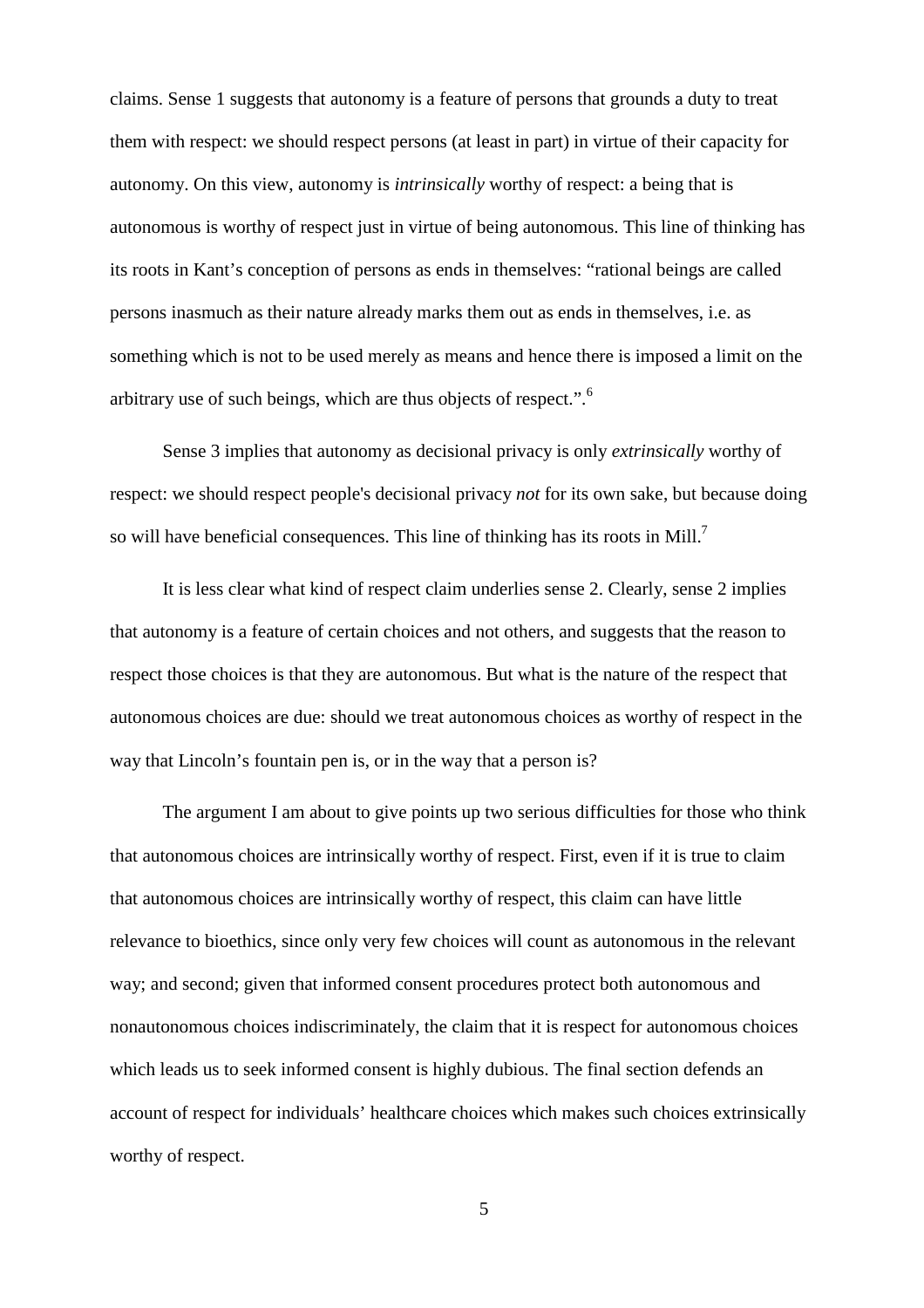## **PROBLEMS WITH INTRINSIC RESPECT FOR AUTONOMOUS CHOICES AS A JUSTIFICATION FOR INFORMED CONSENT**

The claim that *any and all* choices that individuals make are intrinsically worthy of respect is manifestly implausible, given that some choices are "self-centred, pig-headed, impulsive, random, ignorant, out of control and regrettable or unacceptable for these and many other reasons"<sup>8</sup> So it is clear that we cannot let just any old choice count as autonomous if we are going to claim that all autonomous choices are intrinsically worthy of respect.

Any account which wants to claim that autonomous choices are intrinsically worthy of respect must meet two constraints. First, its criterion for what makes a choice autonomous must correctly latch onto a feature that *does* make a choice worthy of respect just in virtue of possessing it: if it did not do so, then it would remain unexplained why we should treat autonomous, but not nonautonomous choices as worthy of respect. It is plausible to think that any such criterion would have to be fairly demanding; and would certainly have to go beyond the factors of being adequately informed and acting voluntarily, given that there are morally repugnant acts and choices which share these features, and which we would presumably not want to count as worthy of respect in themselves.

Second, it must place autonomous choices within the ability every normal adult. This requirement is not rendered necessary by the concept of autonomous choice: it is perfectly coherent to have a concept of autonomy (like Nietzsche's conception<sup>9</sup>) under which few persons, and few actions, turn out to be autonomous. But such a position would clearly be incompatible with the antipaternalistic assumptions of modern bioethics.

However no account of autonomous choices could meet both constraints simultaneously: if an account makes autonomy sufficiently demanding that actions which meet it *are* worthy of respect for their own sake, then the account will be too demanding to allow the vast majority of the choices that patients make about their healthcare in a hospital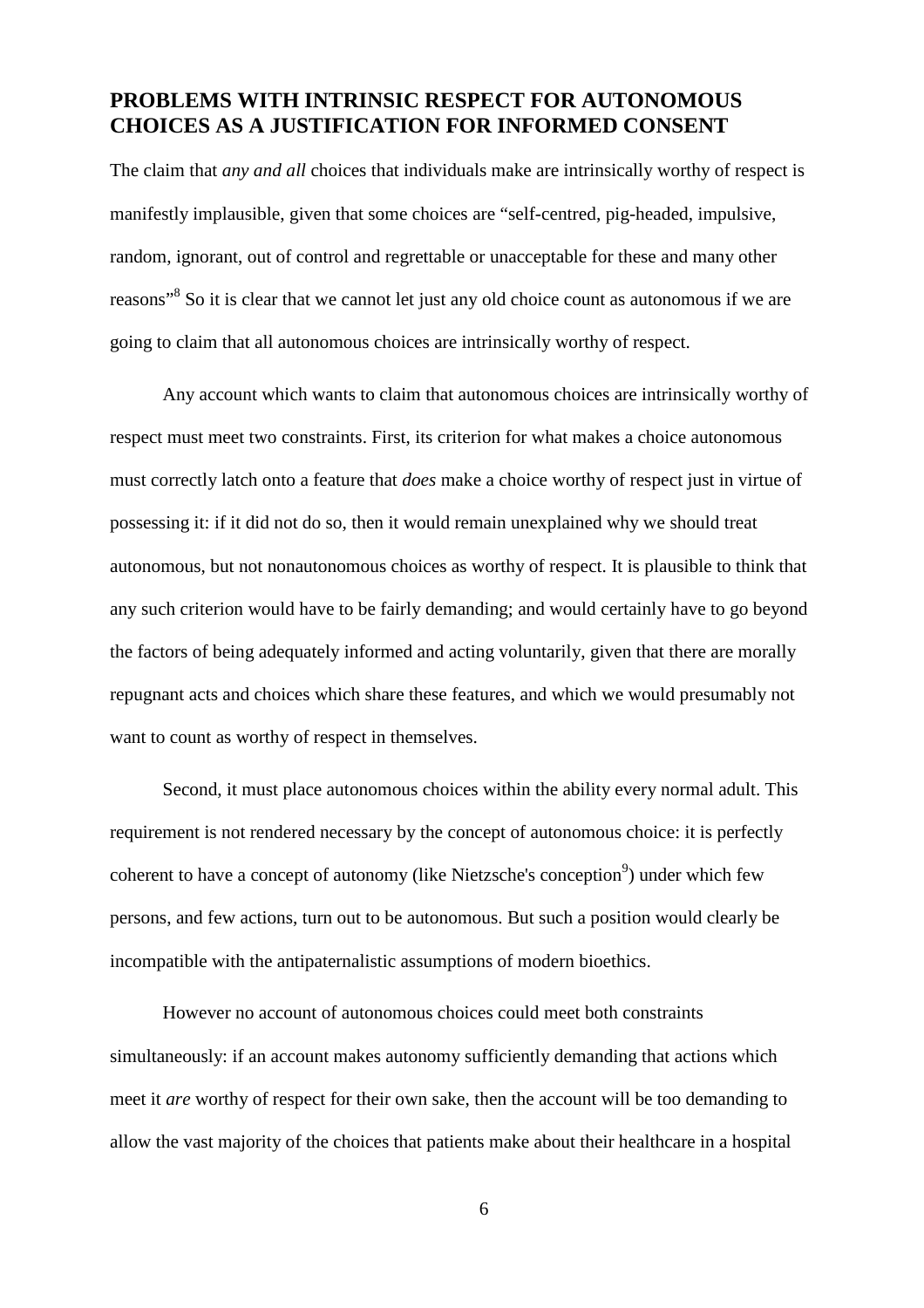setting to count as autonomous. However, if the account is sufficiently lax as to allow the ordinary choices of patients in a hospital setting to meet it, then we will no longer have reason to think of such choices as worthy of respect in their own right.

In practice, defenders of the intrinsic respect worthiness of autonomous choice attempt to mask this problem by shifting their claims according to the context. When they talk in terms of why autonomous choices should be respected, they give a fairly demanding account which refers to authenticity, second order desires, or self-mastery and so on. But when they come to apply their principle of respect for autonomy in practice, they tend to be much more permissive, and assume respect for autonomy is appropriately operationalised through the seeking of informed consent. However, as O'Neill argues it is highly implausible to think that informed consent requirements could provide the appropriate response to the intrinsic respectworthiness of autonomous choices: "[b]y insisting on the importance of informed consent we *make* it *possible* for individuals to choose autonomously, however that is to be construed. But we in no way guarantee or require that they do so."<sup>10</sup> Informed consent does nothing to ensure that autonomous choices are respected in a way that nonautonomous choices are not: as O'Neill puts it, "Requirements for informed consent are relevant to specifically autonomous choice only because they are relevant to choice of all sorts".<sup>11</sup> Hence it seems at best somewhat misleading to claim that in seeking informed consent we are acting out of the intrinsic respect-worthiness of autonomous choices.

O'Neill's argument points up two fundamental problems: first, even if it is true to claim that autonomous choices are intrinsically worthy of respect, this claim has little relevance to bioethics, since only very few choices will count as autonomous in the appropriate way; and second, given that informed consent procedures protect both autonomous and nonautonomous choices indiscriminately, at the very least it requires further explanation why seeking informed consent is the best way to respect autonomous choices. For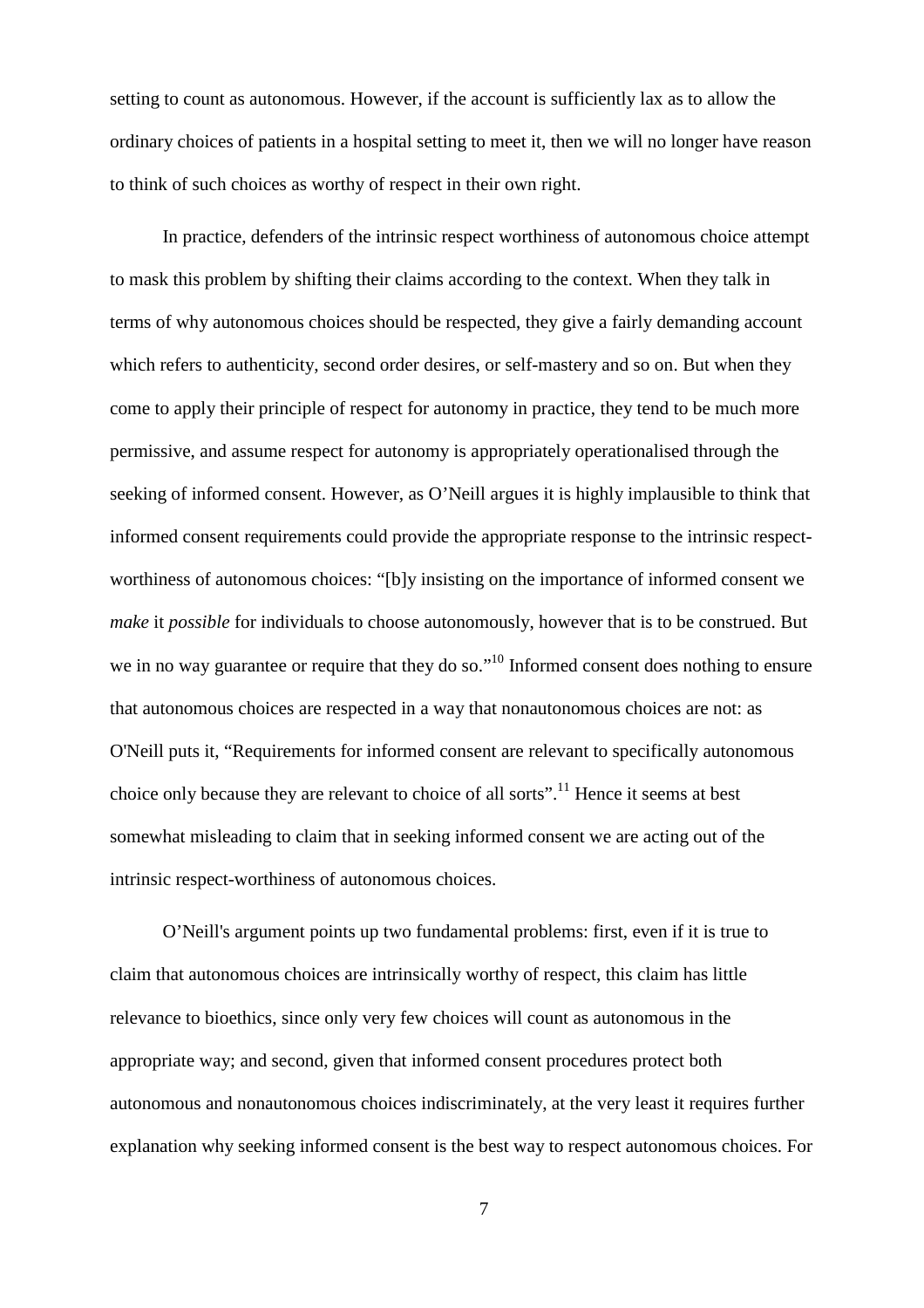if our true goal were to respect *autonomous* choices, it would seem to be better to adopt a policy which allowed us to discriminate between those choices that are autonomous and those that are not. So O'Neill's argument leaves us with a problem both for bioethicists' standard views of respect for autonomy, and bioethicists' standard views of the justification of informed consent procedures.

#### **PRINCIPLED AUTONOMY**

O'Neill's proposed solution is twofold. First, to urge a less grandiose conception of the purpose of informed consent procedures: on her view the purpose of informed consent is to ensure that no one is coerced or deceived, and it is not to ensure that autonomous choices are respected. Second, to introduce another conception of autonomy, which she calls calls "principled autonomy", and to argue that this conception of autonomy should be foundational for bioethics.

O'Neill's conception of principled autonomy whilst new to bioethics, has a long pedigree elsewhere: for it is the conception of autonomy which Kant articulated in his universal law formulation of the categorical imperative. As O'Neill expresses it, principled autonomy is "a matter of acting on certain sorts of principles, and especially on principles of obligation... principled autonomy is expressed in action whose principle *could be adopted by all others.*" <sup>12</sup> O'Neill argues that this conception of autonomy allows us to see that the wrongs that informed consent aims to protect against – coercion and deception – are wrongs independently of an appeal to respect for autonomous choices. I shall suggest that O'Neill's conception of principled autonomy fails to evade the classic difficulties that affect the universal law formulation of the categorical imperative, and that *pace* O'Neill principled autonomy in fact fails to rule out coercion, and so its credentials as a justification for the requirement to seek informed consent are weak.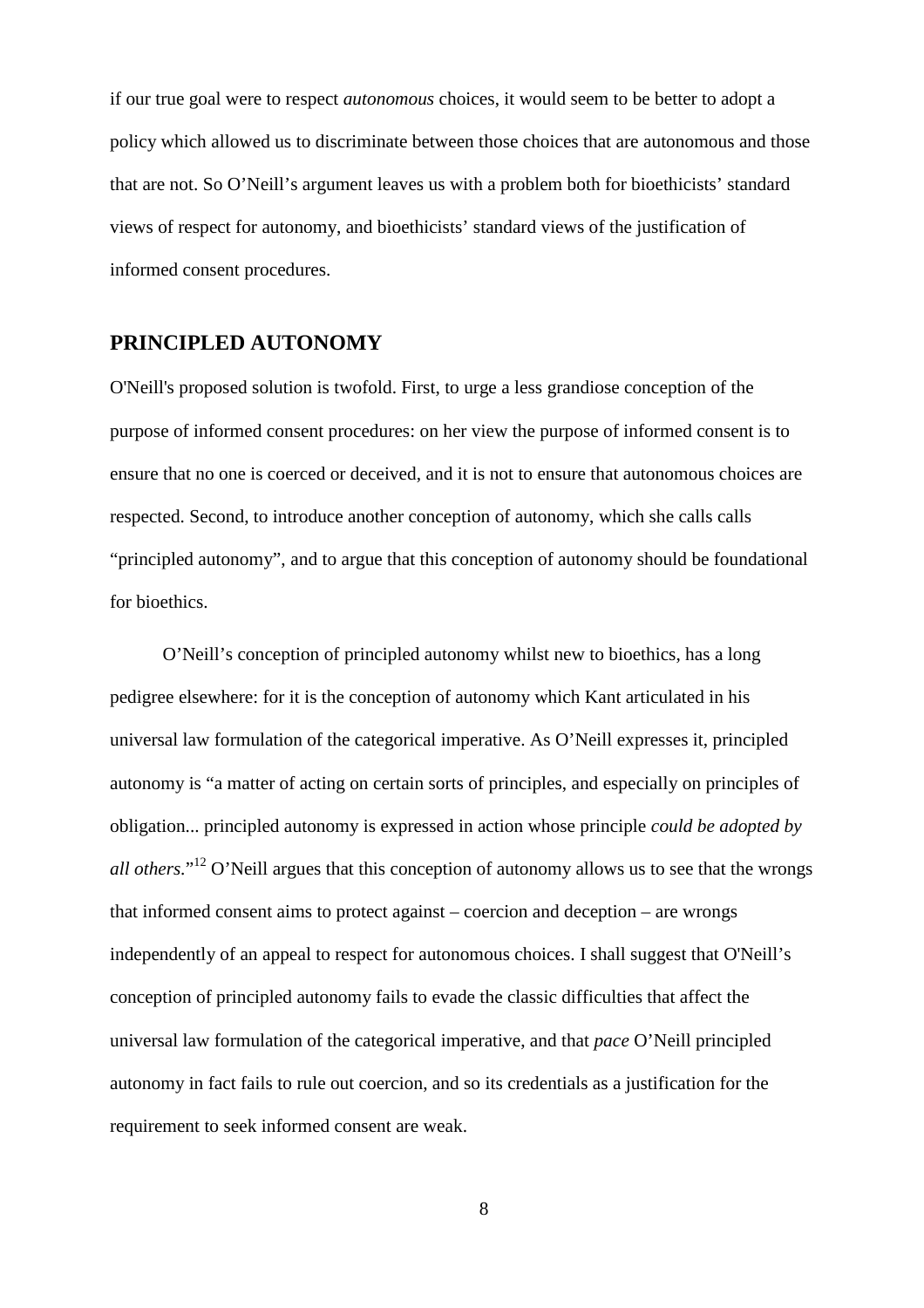O'Neill argues that we can derive a requirement not to coerce, and a requirement not to deceive from the idea of principled autonomy: "an agent who adopts a principle of coercion must also will some effective means of coercion (violence, intimidation, whatever else might work). So an agent who (hypothetically) wills a principle of coercion as a universal law must also (hypothetically) will that everybody use some effective means of coercion. However since there will be at least some coercive action in any world where all are committed to a principle of coercion, at least some persons would then be unable to adopt a principle of coercion because their capacities for action would be destroyed or undermined by others' coercive action... Coercion is necessarily a minority pastime, and universal coercion cannot be willed without internal contradiction."<sup>13</sup>

There is an ambiguity in this argument. Is the thing that makes coercion morally bad supposed to be the fact that coercion destroys other persons' capacities for action, or the fact that coercion cannot be universalised? If the thing that is morally bad about coercion is that it destroys other persons' capacities for action, then it looks like principled autonomy is not playing any real role here, and the real work is being done by the claim that it is wrong to undermine others' capacities for action. (In this case we might ask if the value in the background is in fact an idea of respect for persons).

But, if the moral problem with coercion is supposed to be the fact that it cannot be universalised, then the argument faces the following two problems. First it seems wrong to claim that the mere fact that something cannot be willed universally without contradiction shows that doing that thing is wrong. For example, you cannot universally will the maxim of leaving work an hour early to beat the traffic without contradiction: for if everyone acted on this maxim, the rush hour would merely start an hour early, and you would still be stuck in the traffic. However, leaving work an hour early to beat the traffic is not immoral. So *even if* universal coercion could not be willed without contradiction, this would not be sufficient to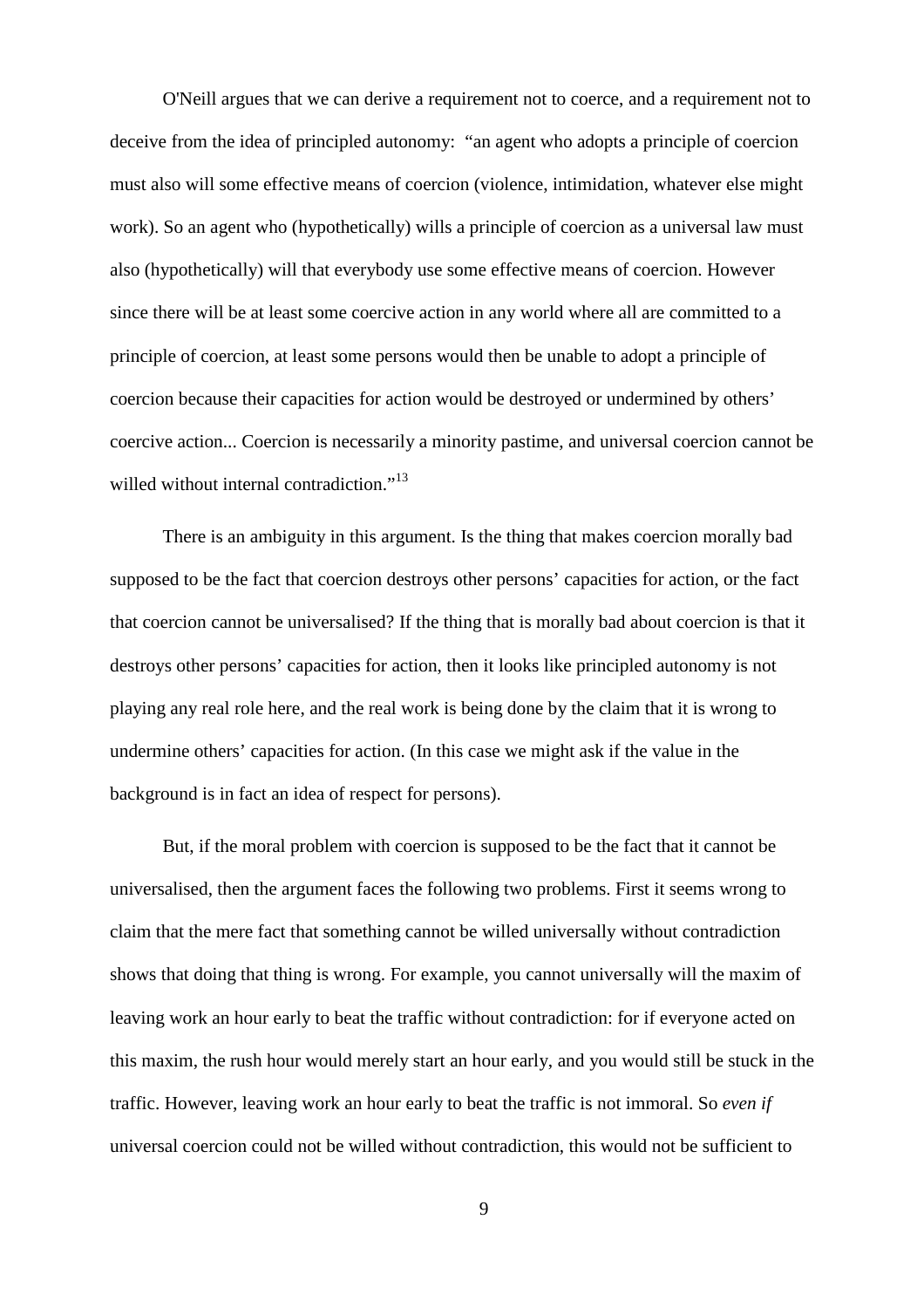explain why it is immoral.

Second, it is untrue to claim either that coercion is necessarily a minority pastime or that universal coercion cannot be willed without contradiction. O'Neill's argument seems to presuppose that the relationship of coercion is transitive: that if A can coerce B, and B can coerce C, then A will be able to coerce C and hence C will be unable to adopt a maxim of coercion, as he will be unable to coerce either A nor B. But the relationship of coercion is *not* transitive, and so there is no contradiction in a society in which everyone is able to coerce someone else. Suppose, for example A is the CEO of a company; B the line manager, and C the underling. While the CEO might be able to coerce the line manager, and the line manager coerce the underling, the underling may still be able to coerce the CEO, because, say of some secret he knows about the CEO.

So even assuming that O'Neill is right, and that it is appropriate to have a less grandiose conception of informed consent which does not appeal to respect for autonomous choices, it is wrong to think that principled autonomy can justify the requirement for informed consent.

## **HOW WE SHOULD THINK ABOUT RESPECT FOR AUTONOMY AND INFORMED CONSENT**

O'Neill's argument shows at the very least that there is a grave need for greater clarity in what we mean by respect for autonomy, and why we think it is important. Without this our thinking will be confused and contradictory. So how should we proceed? Assuming that each of the conceptions of respect for autonomy that we started from (respect for persons in virtue of their capacity for autonomy, respect for autonomous choices, and respect for decisional privacy) have some legitimate role to play in our ethical thinking, the challenge is to find a way of taking each into account in the appropriate way. I shall sketch one such account, rooted in the work of the political philosopher John Rawls, which allows us to reconcile the new insights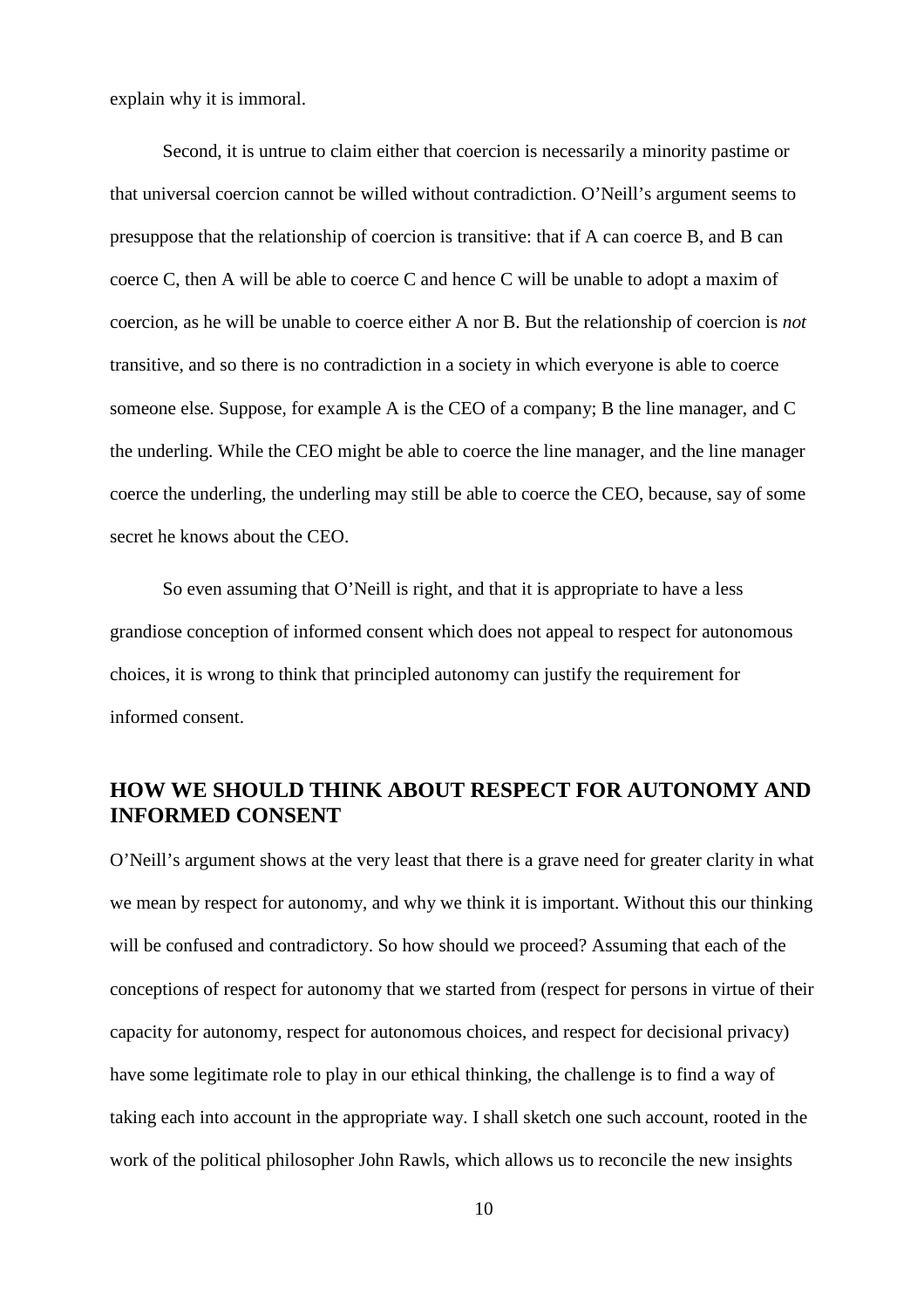that O'Neill has brought to the debate about respect for autonomy and informed consent with some of bioethicists' more traditional concerns.

I suggest that we take respect for persons in virtue of their capacity for autonomy to be the most fundamental sense of respect for autonomy, and to rethink our conceptions of respecting autonomous choices and of informed consent in terms of this value. Rawls argues that human beings are worthy of respect in virtue of what he calls the two moral powers, namely the capacity for a conception of the good, and the capacity for a sense of justice. All beings who have the two moral powers are moral equals, and must be treated with equal respect.<sup>14</sup>

We should make sense of respect for autonomous choices and of informed consent within this broader framework. Those who have the two moral powers are in Rawls' words "self-authenticating sources of valid claims."<sup>15</sup> That is, just in virtue of having the two moral powers, a person has a right to make claims on others and to have their views taken seriously: so a requirement to respect the choices of persons follows from the more basic respect. But this requirement is circumscribed by the more fundamental requirement to respect each person as an equal in virtue of their two moral powers. Hence there is no requirement to respect choices or evaluative perspectives that are incompatible with equal respect for all, and indeed, absent special circumstances, there is a requirement to actively combat such choices and values.

It is important to notice that respecting autonomous choices entails different duties in different normative contexts: in Elizabeth Anderson's words, "to respect a customer is to respect her privacy by not probing more deeply into her reasons for wanting a commodity than is required to satisfy her want. The seller does not question her tastes. But to respect a fellow citizen is to take her reasons for advocating a position seriously. It is to consult her judgment about political matters, to respond to it in a public forum, and to accept it if one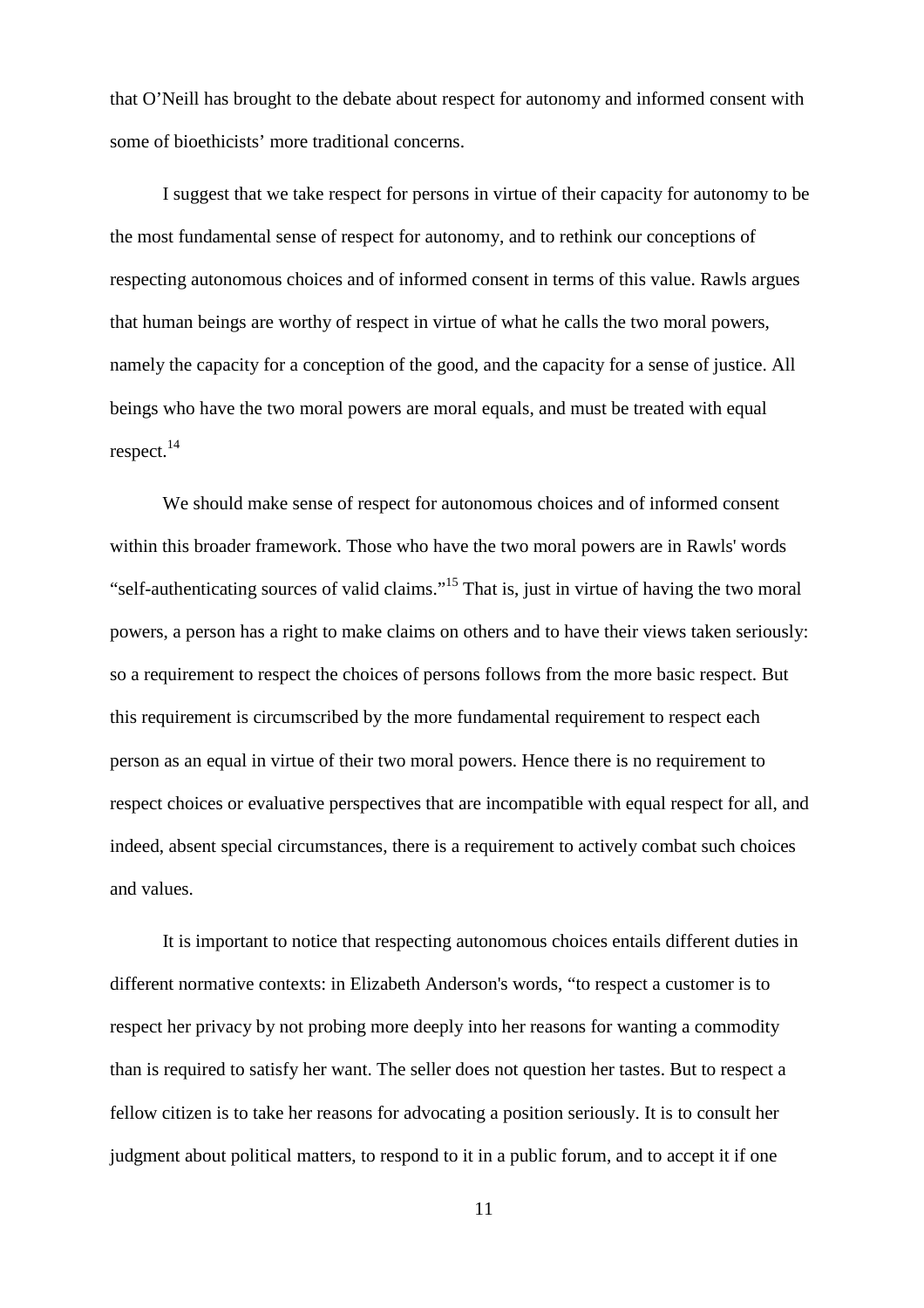finds her judgment superior to others".<sup>16</sup> It follows that before we can think about the duties that follow from a requirement to respect autonomous choices, we need to work out what norms would appropriately structure choices of this type.

Informed consent procedures will be an appropriate way of respecting autonomous choices only in certain circumstances. Informed consent procedures give the person from whom consent is sought from a right of veto over something being done to them, which they are allowed to exercise for arbitrary reasons. One important justification for thinking that many kinds of choices should be left up to the choice of the individual in this way is the sheer intractable variety of views of the most worthwhile life for a human being. As Rawls argues, there are strong reasons to think that, even amongst conscientious and reasonable persons given unlimited time to discuss, we would still not find a consensus on how a human being should live.<sup>17</sup> Moreover, any attempt to *enforce* a state sanctioned conception of the good life will surely have unacceptable results, as was evidenced in the Reformation and its aftermath.<sup>18</sup> The liberal solution to these difficulties has always been to treat a large swathe of choices about how the individual wishes to live their life as private, thus allowing each person freedom to pursue their own conception of the good without forcing them to justify themselves to others, where such choices do not impinge unfairly on the interests of others.

Most medical decisions that patients make fall squarely within this territory staked out by the liberal principle of allowing each person to pursue their own conception of the good, but not all do. In particular, public health cases can raise a problem, where parents refuse newborn screening on behalf of their children (thus imposing an increased risk of harm on their child)<sup>19</sup> or where someone refuses treatment for a serious infectious disease (thus putting other persons in danger); and in such cases there is a case (though often a defeasible one) for *not* allowing the person the right to refuse which informed consent implies.

Informed consent procedures, on this account, are justified by this liberal idea of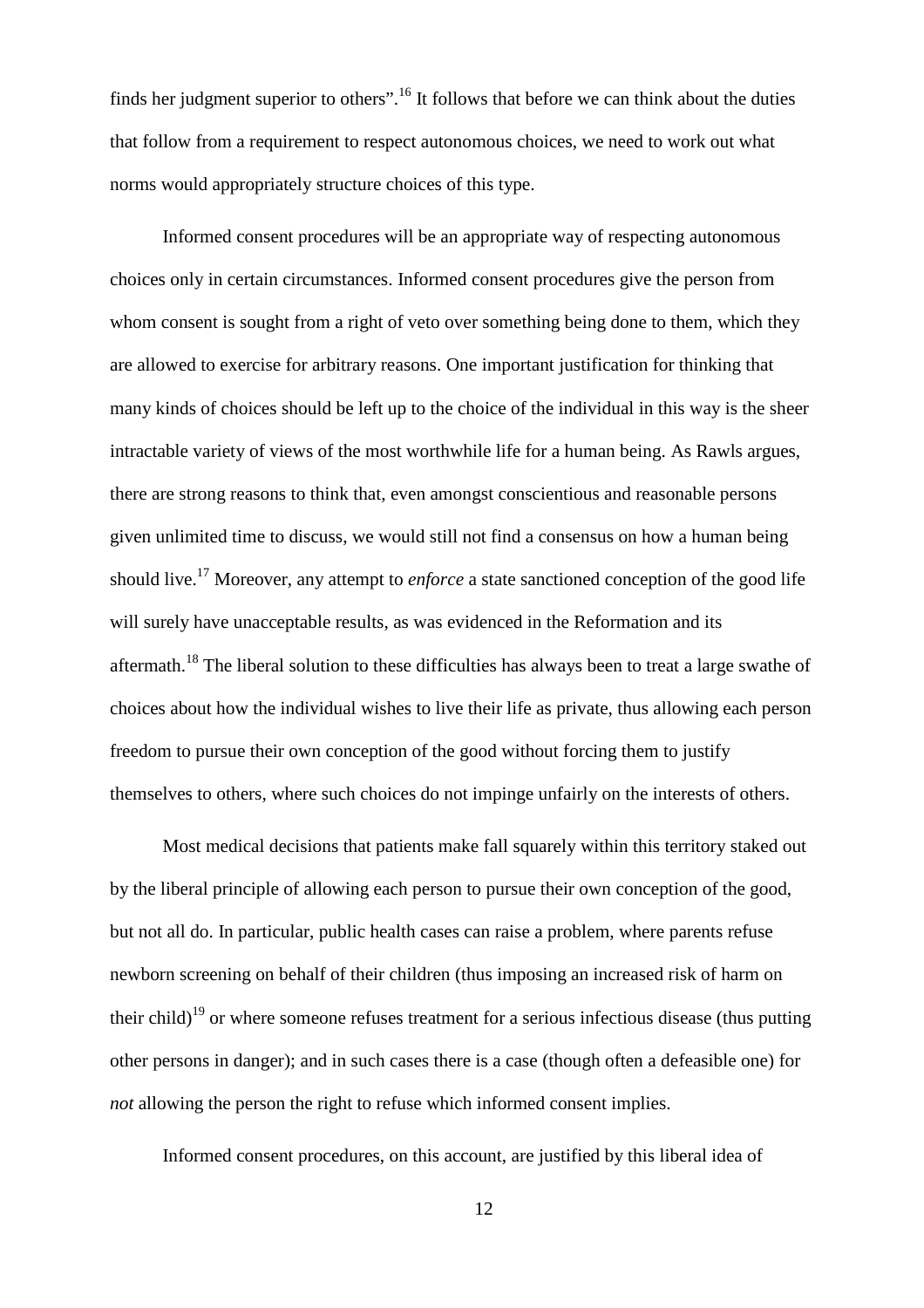treating decisions about conceptions of the good as private. Their justification is not that the decisions that people make as a result of informed consent procedures will be autonomous in such a way as to render these decisions intrinsically worthy of respect, but rather that it would be wrong and counterproductive nature to attempt to *enforce* a particular conception of the good, and the best way to avoid doing so is to allow each person the privacy to make decisions in line with their own values. If this rough sketch is correct we have the beginnings of a theory that will allow us to defend the role of respect for autonomy and informed consent in medical ethics, whilst also allowing us to draw any such limits to the use of informed consent procedures that we think on balance to be morally required by our commitments to public health measures.

## **COMPETING INTERESTS**

None.

### **FUNDING**

None received.

## **ACKNOWLEDGEMENTS**

Thanks to Angus Dawson, and two anonymous referees for helpful comments on an earlier draft of this article.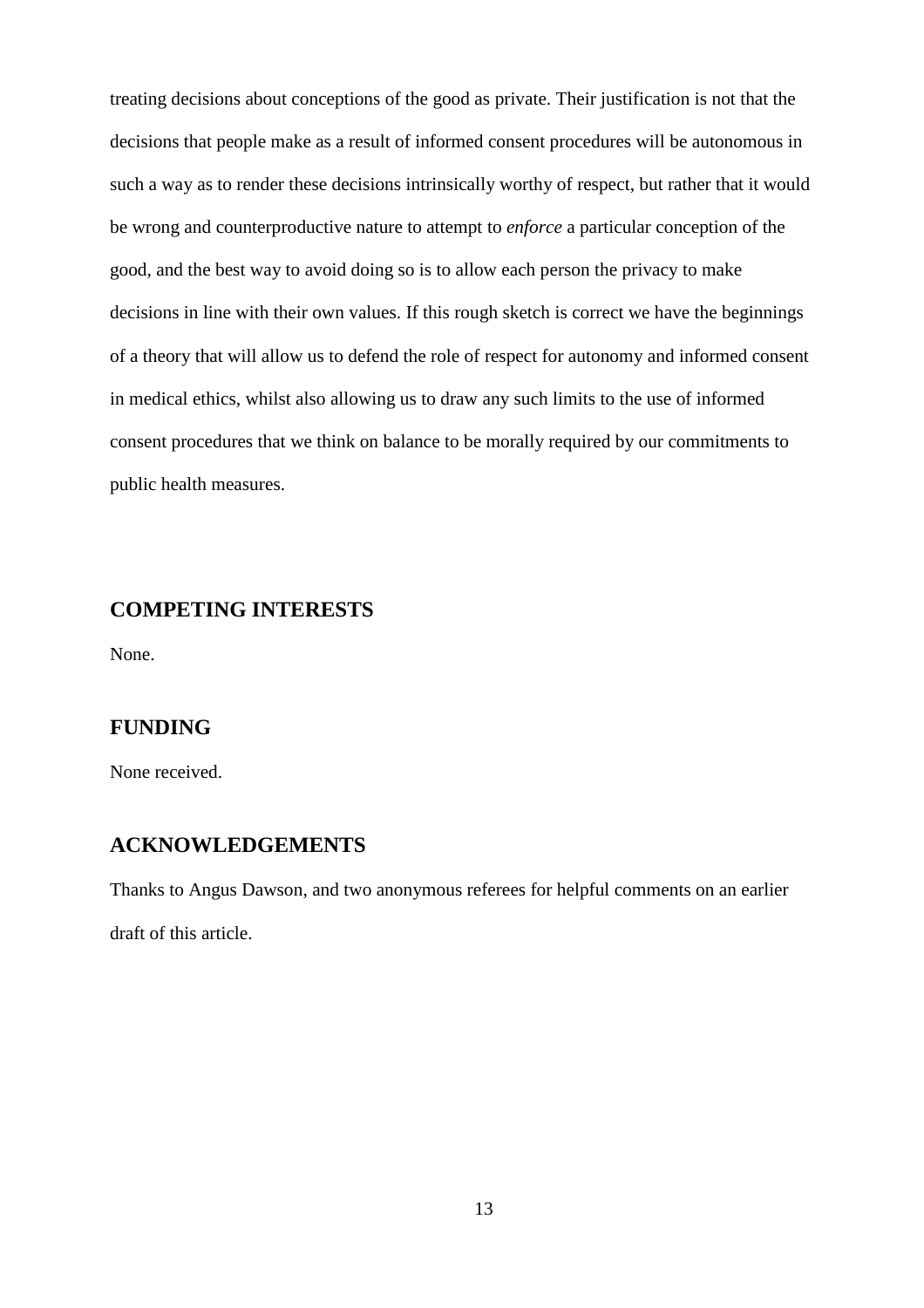#### **REFERENCES**

- 1 **O'Neill O.** Some Limits of Informed Consent. *J Med Ethics* 2003;29:1.
- 2 **O'Neill O.** *Autonomy and Trust in Bioethics.* Cambridge: Cambridge University Press, 2002.
- 3 **Faden R. and Beauchamp T., in collaboration with King N.** *A History and a Theory of Informed Consent.* New York: Oxford University Press, 1986.
- 4 **Beauchamp T. and Childress J.** *Principles of Biomedical Ethics.* New York: Oxford University Press,  $5<sup>th</sup>$  edition 2001.
- 5 **Kagan S.** Rethinking Intrinsic Value. *The Journal of Ethics* 1998;2:277-297.
- 6 **Kant I.** *Groundwork of the Metaphysics of Morals* trans. Gregor M., in Kant, *Practical Philosophy.* Cambridge, Cambridge University Press, 1996: 428 in the standard Akadamie pagination.
- 7 **Mill J. S.** *On Liberty.* Oxford, Oxford University Press, 1998.
- 8 **O'Neill O.** *Autonomy and Trust in Bioethics.* Cambridge: Cambridge University Press, 2002: 28.
- 9 **Gemes K.** Strangers to Ourselves: Nietzsche on The Will to Truth, The Scientific Spirit, Free Will, and Genuine Selfhood. In Tevenar G. ed. *Nietzsche and Ethics.* Oxford: Peter Lane, 2006.
- 10 **O'Neill O.** *Autonomy and Trust in Bioethics.* Cambridge: Cambridge University Press, 2002: 37.
- 11 **O'Neill O.** *Autonomy and Trust in Bioethics.* Cambridge: Cambridge University Press, 2002: 38.
- 12 **O'Neill O.** *Autonomy and Trust in Bioethics.* Cambridge: Cambridge University Press, 2002: 84-5.
- 13 **O'Neill O.** *Autonomy and Trust in Bioethics.* Cambridge: Cambridge University Press,  $2002: 86-7.$
- 14 **Rawls J.** *A Theory of Justice* (revised edition)*.* Oxford: Oxford University Press, 1999: 441-449.
- 15 **Rawls J.** *Justice as Fairness: A Restatement.* London: Harvard University Press, 2001: 23.
- 16 **Anderson E.** *Value in Ethics and Economics.* Cambridge Mass.: Harvard University Press, 1993: 159.
- 17 **Rawls J.** *Political Liberalism.* New York: Columbia University Press, 1993: 54-58.